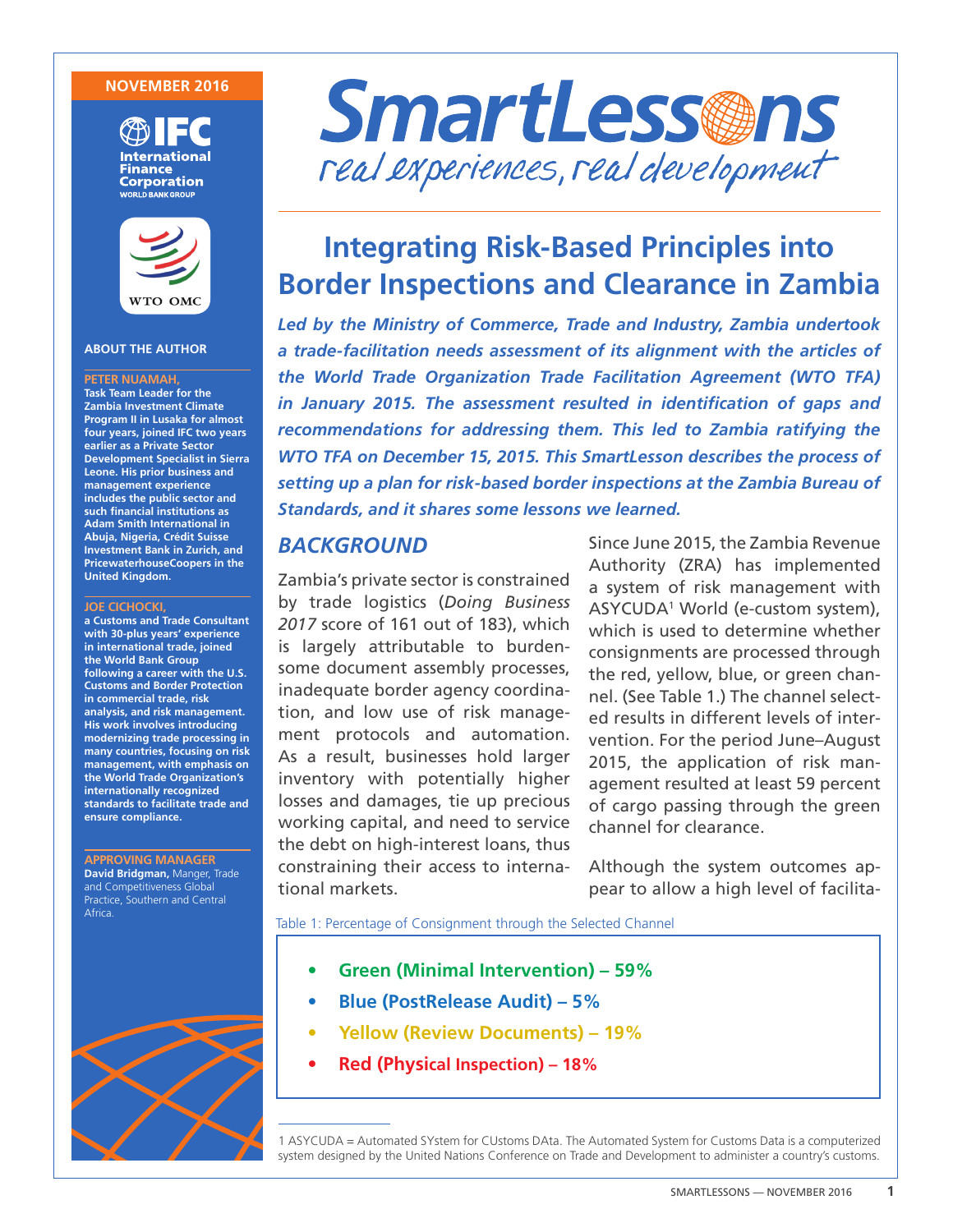tion by ZRA, the system currently has limitations, specifically that consignments processed through the green channel for "cleared" goods are subject to further scrutiny by the customs "surveyor" at each clearance point. The surveyor can reroute the shipment to yellow or red, depending on this assessment, and that leads to additional checks, resulting in delays and increased costs to the importer. The rationale for this approach was the perception that the current risk profiles that determine the routing of cargo were not well developed and did not properly route all high-risk cargo. No data were available on the final intervention level for consignments following the reassessment by the surveyor.

Article 7.4 of the WTO TFA requires that all border agencies apply risk management to customs control in connection with import, export, and transit of goods. Each WTO member must use selectivity criteria to concentrate on high-risk consignments that will expedite the release of low-risk goods.

Since 2015, ZRA has had a risk-analysis unit to develop and manage the risk profiles. But the unit is inadequately resourced, and less than 60 percent of positions were filled at the time of the World Bank Group mission in June 2015. ZRA acknowledges that the resources are insufficient to continually assess and update profiles.

At other border control agencies, the lack of risk management is related somewhat to the "silo" focus of the control staff present and to the charged with monitoring the domestic market. To them, surveillance rather than inspection at borders is the starting point for a control strategy. Zambian border agencies need to embrace modern approaches to control, with a focus on risk management (at both the agency and interagency levels), post clearance, trader profiling, and market monitoring.

For example, Zambia Bureau of Standards (ZABS) has introduced a simple pre-application for imports, which represents a step in this direction. A report by IFC in 2013 highlighted the issues involved in the identification and targeting of risks by ZABS, together with issues related to the provision of focused risk management information using the internationally accepted Harmonized Tariff Schedule 6-digit code by ZABS to ZRA for inclusion within ASYCUDA. Regular reviews of the continued accuracy of risk assessment, taking into account the results of inspections and general compliance levels of individual importers, also remain key aspects of enhancing the ZABS risk management approach to the levels required by the TFA. These activities, together with the enhanced deployment of resources into the development of risk management within ZABS, as well as the creation of increased and more structured opportunities for collaboration (including the sharing of risk-assessment skills and experience between ZRA and ZABS), would contribute significantly to alignment with the TFA requirements in this area.

fact that the problems are not limited to the set of border stations. For example, some agencies check cargo at inland roadblocks to complement border operations. With increasing trade, it is not likely that the sole focus on geographic control points and border crossings is sustainable. Also, some control agencies are



An inspection shed in Chirundu, Zambia. (Photo by World Bank staff)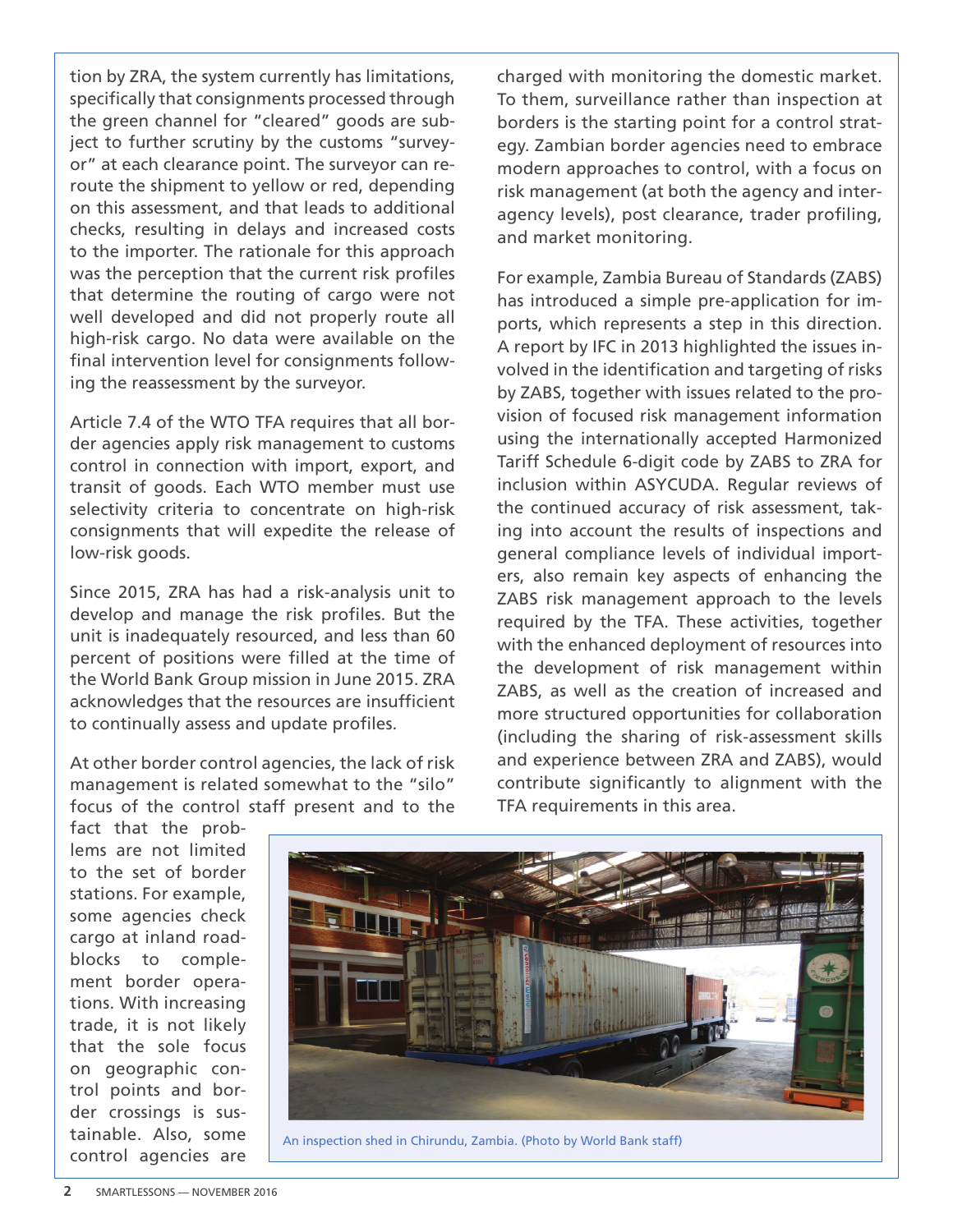The impact of these changes on the clearance of goods should improve the opportunities for the ZABS inspection body to develop additional capacity for risk management and greater operational coordination and cooperation with ZRA. The assessment identified the following gaps:

- Human resource allocation to risk management within ZRA
- Properly trained risk analysts in ZRA
- Capacity for risk management within ZABS
- Structured coordination and collaboration between ZRA and ZABS risk management teams
- Absence of risk management capacity within other agencies

# *LESSONS LEARNED*

# *Lesson 1: It is important to build the capacity of clients—not only to enhance their understanding but also to ensure client buyin and cooperation in program delivery.*

The initial action was to provide ZRA and ZABS staff with a comprehensive risk management workshop to identify a risk-based approach and explain how it is used to ensure that ZABS standards will be enforced and trade will be facilitated. Use of risk assessment, profiling, and the ASYCUDA World selectivity system helps ensure that high-risk shipments will be appropriately dealt with and low-risk shipments will be expedited.

Once ZABS and Customs staff understood risk management principles, the program was formally established with the drafting of an interagency agreement and a risk management policy, creation of a risk management unit, and development of a risk management and analysis system. This was a critical step in establishing the foundation for the stakeholders to understand the process and to appreciate the benefits of a risk-based approach.

# *Lesson 2: A memorandum of understanding (MoU) is a key element in formally establishing interagency cooperation.*

From a legal standpoint, an interagency agreement must establish the ground rules for how ZABS and Customs will interact and exchange trade data and import and export declarations. We provided MoUs from other countries as a guide for drafting the interagency agreement that sets out the cooperative framework, funding, clearance of imported goods, dispute resolution, exchange and use of trade information, and so on. ZABS and ZRA received operational and technical guidance for drafting the MoU and getting it signed.

## *Lesson 3: Introduce best practice in standard operating procedures (SOPs).*

A key outcome of the risk management workshop was the identification of a risk management model for ZABS to use. The model establishes the appropriate risk management process necessary to serve as the foundation for implementing a long-term sustainable program. The SOP or policy document identifies the steps, processes, and documentation required to fully implement the ZABS risk management program. It includes a standard risk profile, establishment of a risk management committee, development of a risk analytical system, and creation of a risk management unit. The SOP serves as ZABS risk policy and procedures for all of the staff to follow, and it ensures continuity and consistency in dealing with Zambia's risks.

By adopting a risk-based program and implementing an SOP, ZABS will follow international best practices. This will ensure the validation and enforcement of Zambian standards and the facilitation of trade, with a reduction of costs and time to the trade community. The anticipated result is physical inspections that focus more on high-risk importations and that expedite processing for compliant (less risky) importers.